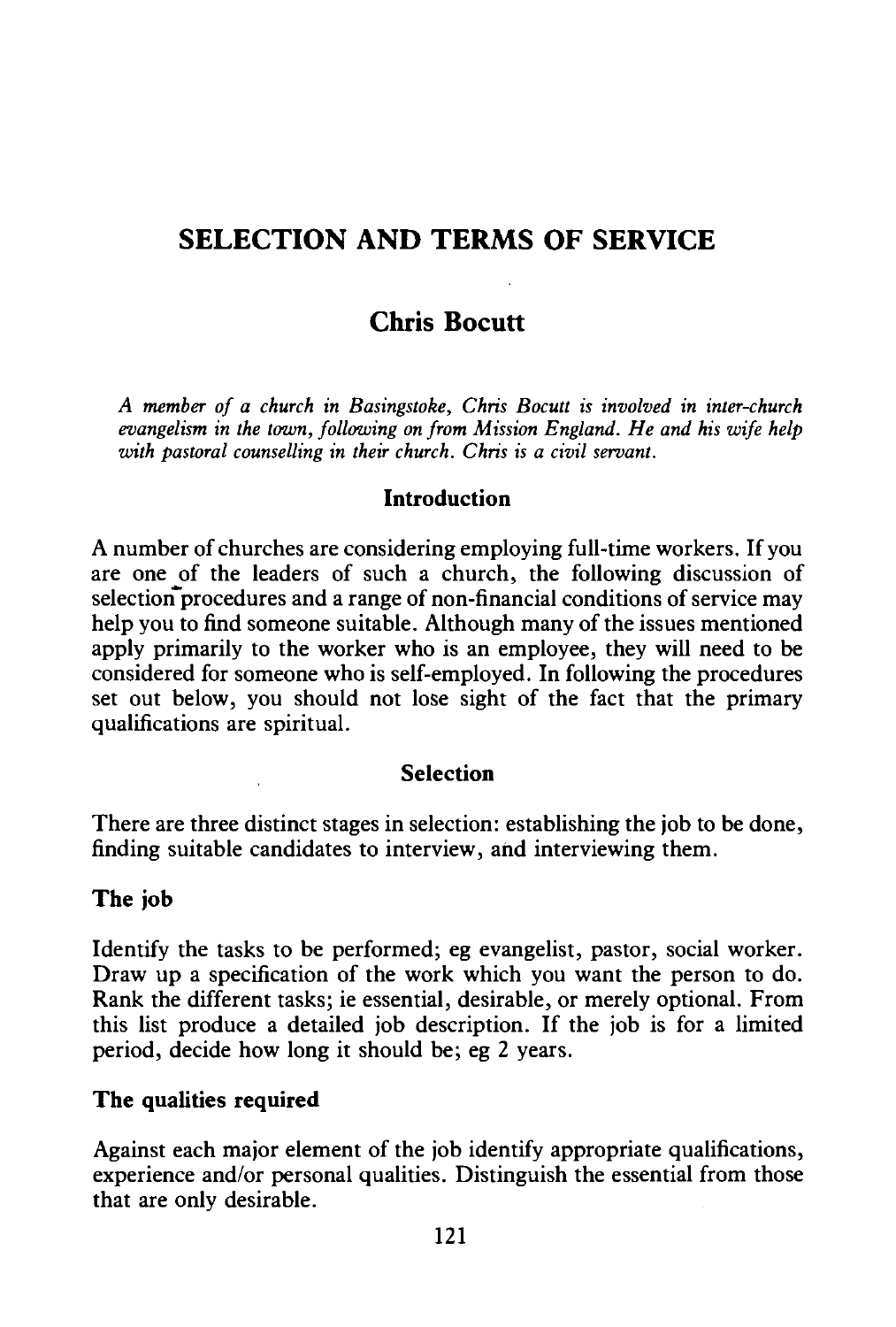### Finding suitable candidates

Take the initiative in looking for suitable candidates. Use more than one of the following approaches:

I. Find out if someone in your church wants to enter full-time Christian work.

2. Contact other churches in case they have such a member.

3. Advertise in Christian magazines: eg *Harvester.* 

4. Contact Bible colleges: eg LBC, MBC. Careers services in Bible colleges are not as highly developed as in other colleges and universities, but they may be able to make known your requirements and help you draw up a short list of suitable people.

5. Contact Christian organisations who may have staff looking for new work; eg Counties Evangelistic Work, London City Mission. But do not poach!

6. Contact missionary societies in case there are missionaries coming home from the field (eg for children's education).

There is no equivalent to the dedicated professional recruitment agency of the secular world. However, there may be a role here for an existing Christian organisation; eg CBRF might be enhanced to provide such a service.

### Information for candidates

Provide potential candidates with as much information as you can about what is expected of them. This will save you time later; you will receive fewer enquiries from unsuitable candidates and avoid the embarrassment of finding out, too late, that your appointee misunderstood your requirements.

### Shortlisting

Check that the person(s) you interview do have the qualities you need. If there is a significant amount of preaching/systematic teaching, look for clear evidence of capability. References from previous churches, college staff, etc should give some assurance on this. If the job is mainly social work, you will probably need someone with professional qualifications. In this case, ask for professional referees.

### Interviewing

Do not rely solely on your own judgement. Ask other people from within your own or another church to help you interview the candidates either as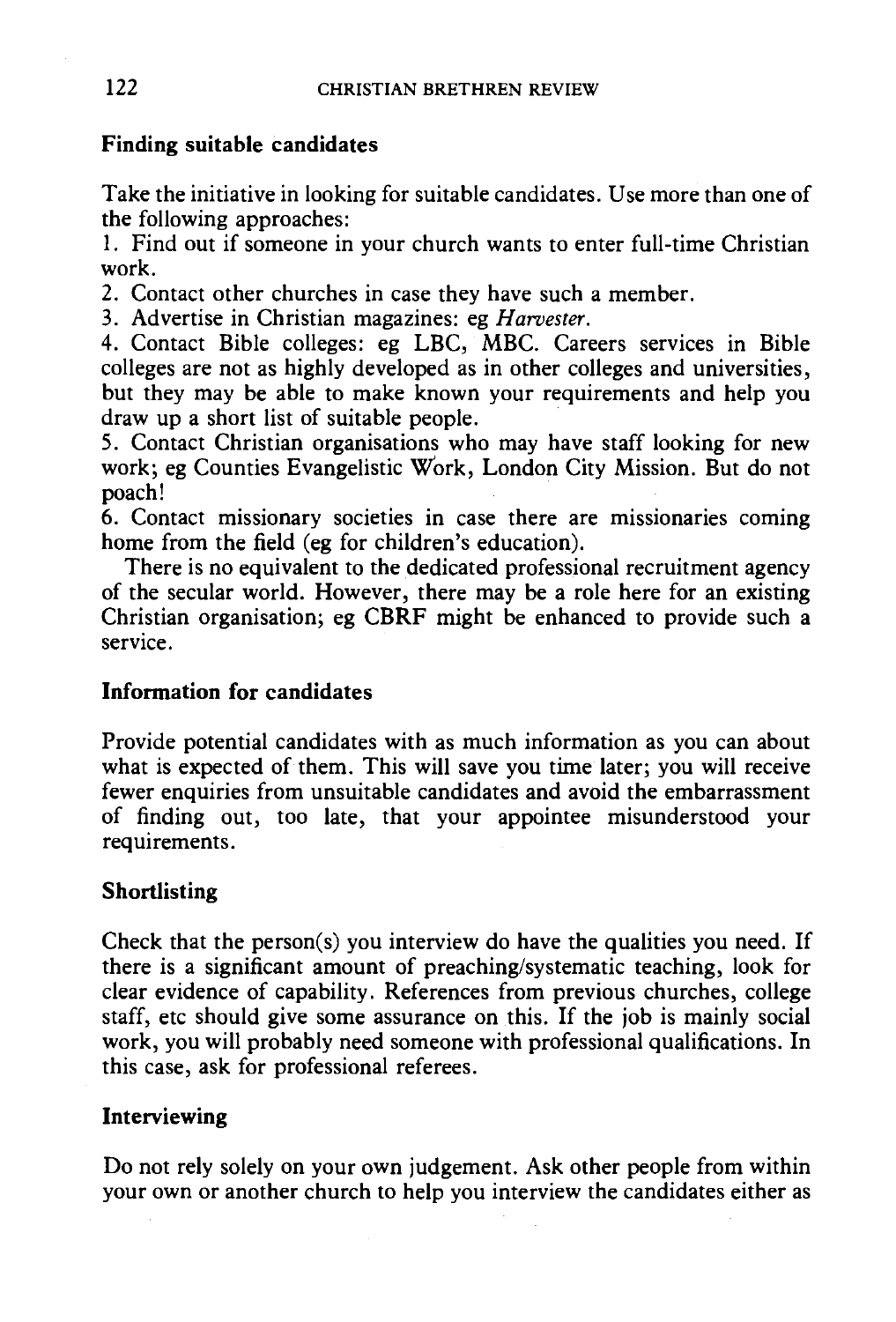a single board or separately. In the latter case, review together the merits of the candidate before making up your mind.

# Conditions of Service

If you prepare a clear statement of conditions of service, both parties to the employment will have no doubt about what is expected of them and it may prevent later misunderstandings. But what should be included in such a statement? Employees in secular work are entitled to a minimum set of conditions under the Employment Protection (Consolidation) Act 1978 (EP(C)A 1978). You may like to use them as a model. (More details can be found in *Contracts at Work* by Erich Suter, IPM.)

## The Contract

There is no requirement under Common Law that a contract should be reduced to writing. However, the EP(C)A 1978 obliges the employer to give the employee a written statement of conditions of service within 13 weeks of starting work. This statement is not in itself a contract although it can become one if the employee signifies acceptance of the statement as a true record of the agreed contract.

## Terms of Service

The EP(C)A 1978 requires the statement of conditions of employment referred to above to cover certain particulars:

1. The parties

The 'legal employer' is probably the trustees. The legal status of the trust deed may have to be amended to ensure that the trustees constitute a legal entity. The elders would continue to be responsible for day-to-day matters.

- 2. The date when employment began
- 3. Job title

The title should be broad enough to cover the range of duties that you have agreed with the individual. EP(C)A 1978 does not require you to include a job description but there are advantages in doing so.

4. Method of calculating pay

What is the rate of pay, and when and how will it be paid?

If the employment is for longer than a year, what provisions will be made to review the rate of pay?

5. Hours of work

When are the duties listed in the job description to be performed? What about time off during the week?